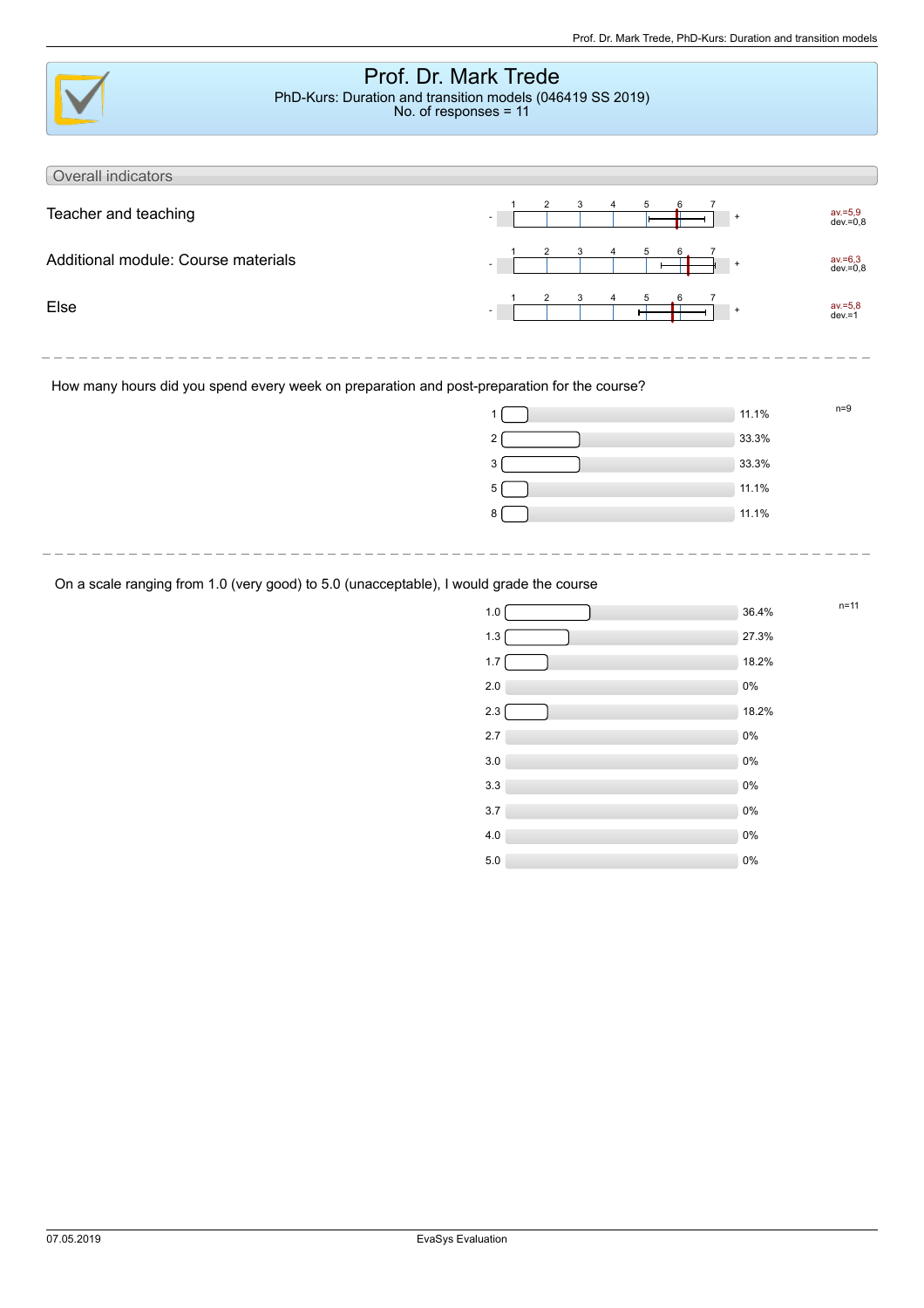# Profile

Subunit: FB04 Wirtschaftswissenschaftliche Fakultät Name of the instructor: Prof. Dr. Mark Trede

Name of the course: (Name of the survey) PhD-Kurs: Duration and transition models

Values used in the profile line: Mean

### Teacher and teaching

| The course provided me with a good overview of<br>the topics covered.                                                     | disagree<br>completely |  | agree<br>completely | $n = 11$ | $av = 6.1$ | $md = 6.0$ | $dev = 0.5$ |
|---------------------------------------------------------------------------------------------------------------------------|------------------------|--|---------------------|----------|------------|------------|-------------|
| The teacher often used examples that helped me<br>understand the course content.                                          | disagree<br>completely |  | agree<br>completely | $n=11$   | $av = 6.2$ | $md=6.0$   | $dev = 0.6$ |
| In my opinion the teacher responded adequately to<br>students' questions and comments.                                    | disagree<br>completely |  | agree<br>completely | $n = 11$ | $av = 6.4$ | $md=7.0$   | $dev = 0.8$ |
| The course content was presented in a way that<br>aroused my interest.                                                    | disagree<br>completely |  | agree<br>completely | $n=11$   | $av = 5.6$ | $md=6.0$   | $dev = 0.7$ |
| During the course I was able to follow the structure<br>at all fimes.                                                     | disagree<br>completely |  | agree<br>completely | $n=11$   | $av = 5.9$ | $md=6.0$   | $dev = 0.9$ |
| In my opinion the teacher's time management in the<br>course was good.                                                    | disagree<br>completely |  | agree<br>completely | $n=10$   | $av = 5.5$ | $md=6.0$   | $dev = 1.5$ |
| The course made me look forward to deeper<br>involvement in certain course content in the future.                         | disagree<br>completely |  | agree<br>completely | $n=10$   | $av = 5.5$ | $md=6.0$   | $dev = 0.8$ |
| The course content was presented in such a way<br>that I was able to understand it well.                                  | disagree<br>completely |  | agree<br>completely | $n=10$   | $av = 5.9$ | $md=6.0$   | $dev = 0.9$ |
| The course content was presented in such a way<br>that interconnections between the topics covered<br>became clear to me. | disagree<br>completely |  | agree<br>completely | $n = 11$ | $av = 5.8$ | $md=6.0$   | $dev = 0.9$ |
| I received concrete information regarding post-<br>preparation of the course content.                                     | disagree<br>completely |  | agree<br>completely | $n = 11$ | $av = 6.1$ | $md=6.0$   | $dev = 0.7$ |
| For me, the presentation and communication of the<br>course content was                                                   | too difficult          |  | too easy            | $n=10$   | $av = 3.0$ | $md=3.0$   | $dev = 0.5$ |

### Additional module: Course materials

| The material used was provided in the internet/<br>Learnweb.               | not at all             |  | completely          | $n=10$   | $av = 4.9$ | $md=5.0$ | $dev = 0.3$ |
|----------------------------------------------------------------------------|------------------------|--|---------------------|----------|------------|----------|-------------|
| The media used by the teacher helped me<br>understand the course contents. | disagree<br>completely |  | agree<br>completely | $n = 11$ | $av = 6.2$ | $md=6.0$ | $dev = 0.8$ |
| I found the additional materials provided useful.                          | disagree<br>completely |  | agree<br>completely | $n=9$    | $av = 6.3$ | $md=7.0$ | $dev = 0.9$ |
| consider the amount of material provided during<br>the course              | insufficient           |  | excessive           | $n=10$   | $av = 3.3$ | $md=3.0$ | $dev = 0.5$ |
|                                                                            |                        |  |                     |          |            |          |             |

Else



I had the impression that the teacher was always well prepared.

The teacher used activating elements in the course, enabling me to learn actively and productively.